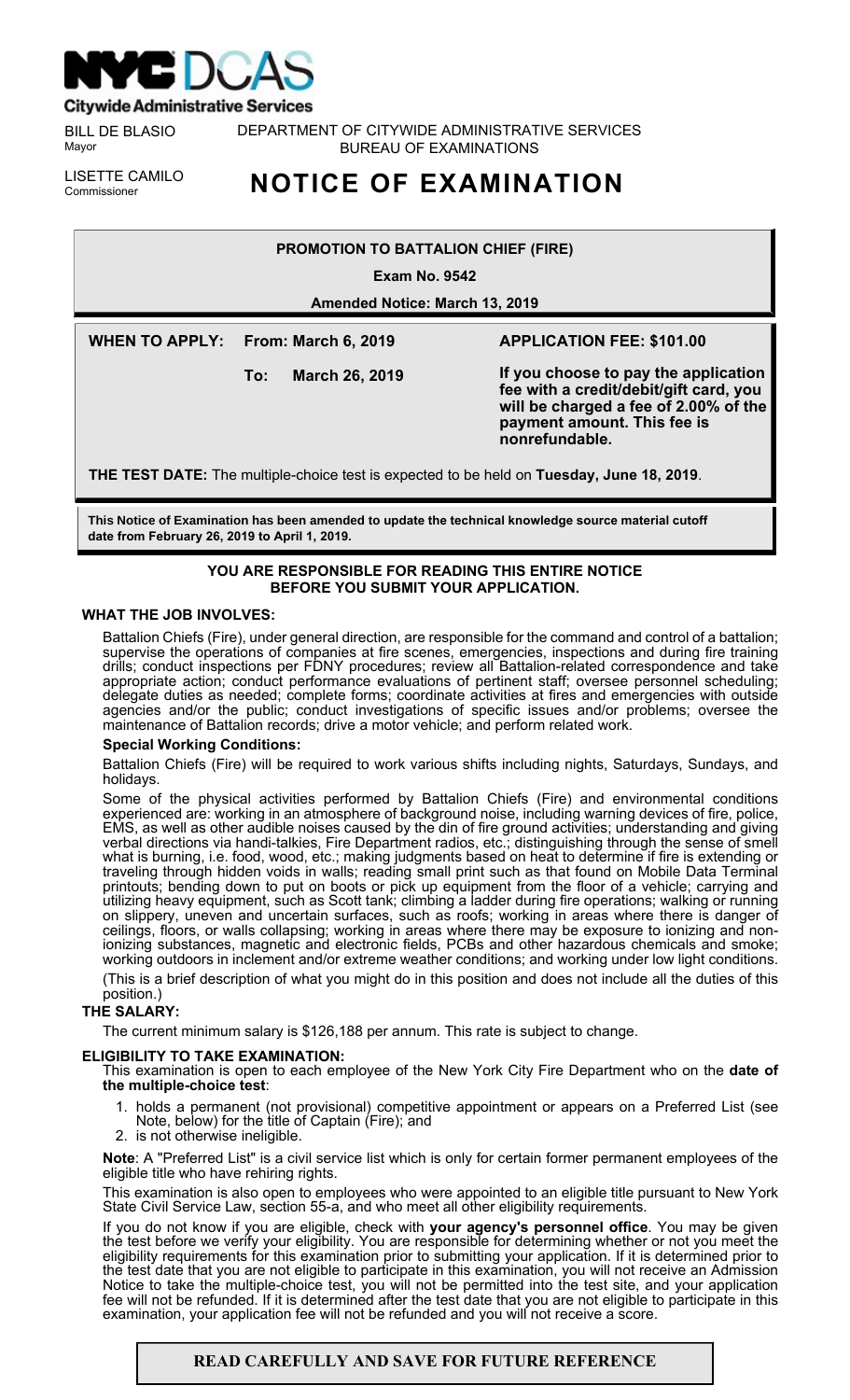# **ELIGIBILITY TO BE PROMOTED:**

In order to be eligible for promotion, you must have completed your probationary period in the eligible title as indicated in the above "Eligibility To Take Examination" section, and you must be permanently employed in the eligible title or your name must appear on a Preferred List for the eligible title at the time of promotion. Additionally, you must have served permanently in the eligible title for at least two years.

**Note**: See "EFFECTS OF A BREAK IN SERVICE" section, below.

## **REQUIREMENT(S) TO BE PROMOTED:**

**Education Requirement:** In order to be eligible for promotion to Battalion Chief (Fire), you must possess a Baccalaureate degree awarded by a college or university accredited by an accrediting body recognized by the U.S. Secretary of Education and the Council for Higher Education Accreditation ("CHEA"). You must submit all official documents and proof required to qualify to the FDNY's Tenure Office at least four weeks prior to the date of promotion. Foreign education must be evaluated by an approved Foreign Education Evaluation Service. This evaluation must be completed prior to the submission of these credits to the FDNY's Tenure Office in order to meet the educational requirement for promotion.

**Driver License Requirement:** By the time you are promoted to this position, you must have a motor vehicle driver license valid in the State of New York. Serious moving violations, license suspension or accident record may disqualify. This license must be maintained for the duration of your employment.

# **PROBATIONARY PERIOD:**

The probationary period for Battalion Chiefs (Fire) promoted as a result of this examination is twelve months.

#### **HOW TO APPLY:**

If you believe you meet the requirements in the "How to Qualify" section, apply using the Online Application System (OASys) at *[www.nyc.gov/examsforjobs.](http://www.nyc.gov/examsforjobs)* Follow the onscreen application instructions for electronically submitting your application and payment and completing any required information. A unique and valid email address is required to apply online. Several internet service providers, including but not limited to Google, Yahoo!, AOL, Outlook.com, and Mail.com offer free email addresses. **All new OASys accounts require verification before a candidate can apply to ensure the accuracy of candidate information. Verification is instantaneous for most accounts and you will receive a confirmation email with instruction to activate your account. For any account creation issues, you will receive onscreen prompts to contact DCAS. This review may require up to two (2) business days to be reviewed and resolved. Please keep this information and the application period deadline in mind when creating your account.**

The following methods of payment are acceptable: major credit card, bank card associated with a bank account, or a prepaid debit card with a credit card logo which you may purchase online or at various retail outlets. If you are receiving or participating in certain forms of public assistance/benefits/programs, or are a veteran, you may qualify to have the application fee waived. For more information on eligibility for a fee waiver and documentation requirements visit the Fee Waiver FAQ on the Online Application System at: *https://a856-exams.nyc.gov/OASysWeb/Home/FAQ*

You may come to the DCAS Computer-based Testing & Applications Centers to apply for this examination online and submit a money order payable to DCAS (Exams) or to submit documentation for a fee waiver. The centers will be open Monday through Saturday from 9:00 AM to 5:00 PM:

| <b>Manhattan</b>                                       | <b>Brooklyn</b>                                         |              | <b>Queens</b>                                                  |
|--------------------------------------------------------|---------------------------------------------------------|--------------|----------------------------------------------------------------|
| 2 Lafayette Street<br>17th Floor<br>New York, NY 10007 | 210 Joralemon Street<br>4th Floor<br>Brooklyn, NY 11201 |              | 118-35 Queens Boulevard<br>5th Floor<br>Forest Hills, NY 11375 |
| <b>Staten Island</b>                                   |                                                         | <b>Bronx</b> |                                                                |

| 1932 Arthur Avenue     |
|------------------------|
| 2nd Floor              |
| <b>Bronx, NY 10457</b> |
|                        |

**Special Circumstances Guide:** This guide is located on the DCAS website at *www.nyc.gov/html/dcas/downloads/pdf/misc/pdf\_c\_special\_circumstances\_guide.pdf* and available at the DCAS Computer-based Testing & Applications Centers. This guide gives important information about requesting an alternate test date because of religious observance or a special test accommodation for disability, claiming Veterans' or Legacy credit, and notifying DCAS of a change in your mailing address. Follow all instructions on the Special Circumstances Guide that pertain to you when you complete your "Application for Examination."

## **REQUIRED INFORMATION:**

**Application for Examination:** Follow the online instructions, including those relating to the payment of fee and, if applicable, those found in the Special Circumstances Guide.

#### **THE TEST:**

The multiple-choice test may be given at a computer terminal or in a paper and pencil format. You will be informed of the format on your Admission Notice. A score of at least 70% is required to pass this test. If you pass the multiple-choice test, your score on this test will determine 50% of your final score. Your seniority and awards will determine the remaining 50%.

Only passing candidates will be credited with Seniority and Departmental Awards and, if applicable, Veterans' Preference credit.

The multiple-choice test is designed to assess the extent to which candidates have certain knowledge and abilities determined to be important to the performance of the tasks of a Battalion Chief (Fire). Task areas to be tested are as follows: Fire/Emergency Size-Up and Evaluation; Fire/Emergency Management: Operational Procedures, Strategies and Tactics; Communications; Monitoring, Follow-Up and Other Associated Activities; Evaluation, Inspection and Violation Recognition; Fire Prevention Administrative Activities; Personnel Management and Supervisory Duties; Investigations; and Reports, Record Keeping and General Office Duties.

The test may include questions which require working knowledge or better (without Reference Material) in effect up to and including April 1, 2019 of the following non-exclusive list of sources: Firefighting Procedures Manual (Complete Set); Fire Tactics and Procedures Manual including Hazmat 1-19;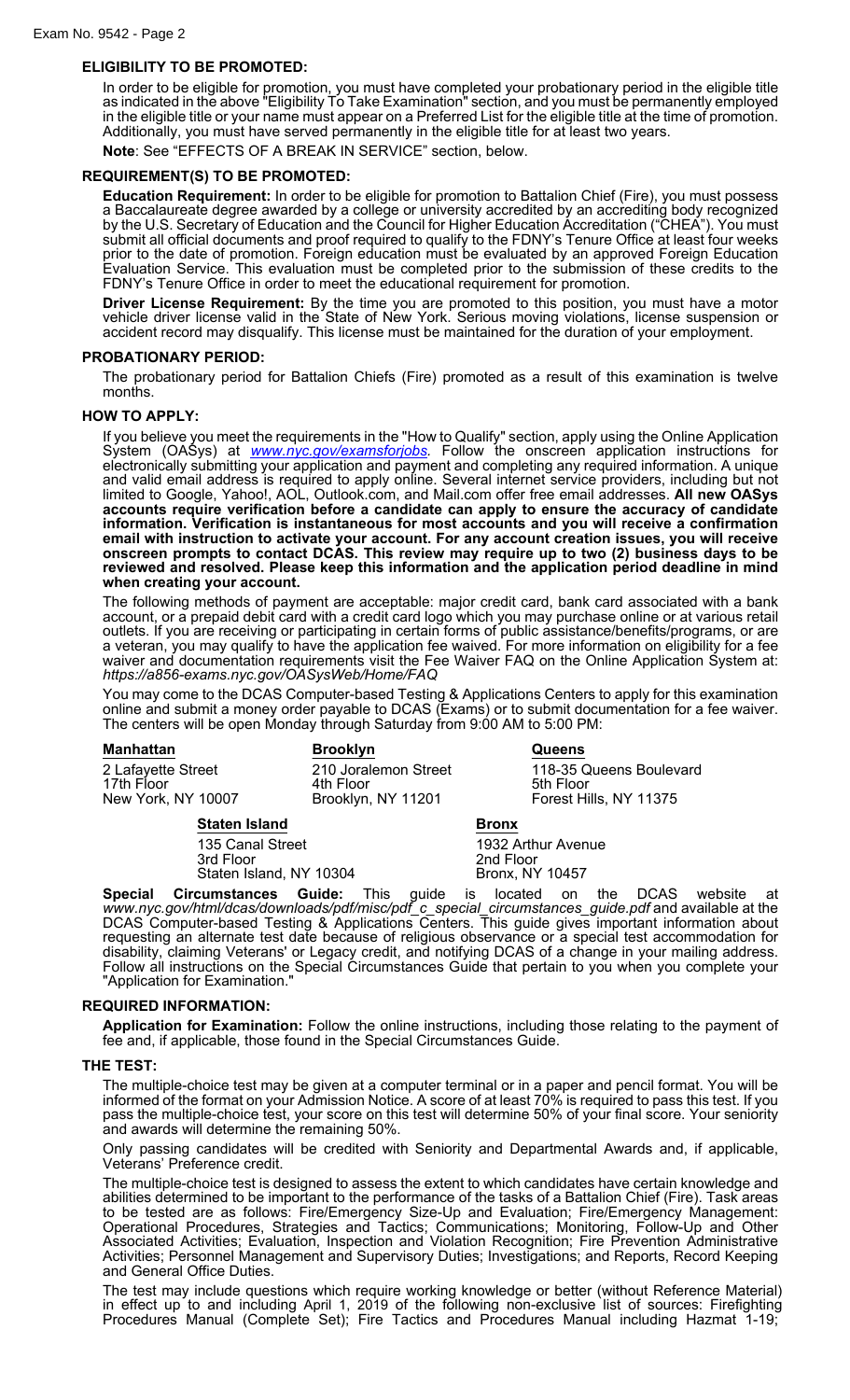## Exam No. 9542 - Page 3

Emergency Response Plans (excluding Addendum 1: Biological Agents Chapters 2-10); Operational Procedures at Emergencies (Natural Gas, Steam and Water Rescue only); All Unit Circulars (excluding 8, 162, 163, 164, 189, 244, 248, 262, 273, 303, 311, 318, 319, 324, 327, 333, 334, 335, 339, 341, 355, 356, and 359); All Boro Circulars (excluding 3/86, 7/87, 21/87, 4/88, and 7/91); Evolutions (excluding 2, 3, 4, 6, 13, 16, 18 and 22); Communications Manual; Incident Command Manual (Chapters 1 and 2 only); Safety Bulletins (excluding 1,2,4,6,9,10,13,24,26,27,34,35,45,59,60,74,75); Training Bulletins (excluding Apparatus C-2, L-7, P-2, P-3; Addendums 1 -7 of Emergency 1; Fire 1 and 3; Forcible Entry 1 and 2; Rope 5, 7, 8; and Tools 1, 10, 11, 20, 21, 22, 26, 28, 33, and 37 ); Marine Manual; Regulations of the Uniformed Force; Manual of Requisitions and Payrolls; PA/ID Circulars; (excluding 10/72, 1/73, 5/75, 1/76, 1/79, 2/79, 1/80, 2/90, 2/92, 2/94, 1/97, 4/96, 3/07); Guide to Company Journal Entries; Department Orders 04/01/2018 – 04/01/2019; Building Construction for the Fire Service - Third Edition by Francis L. Brannigan; Collapse of Burning Buildings, A Guide to Fire Ground Safety by Vincent Dunn 2nd Edition 2010; Building Inspection Safety Protocol (BISP) Manual Chapter 2 (excluding Appendix A), Chapter 3 (excluding Addendums 1 and 4), Chapter 4 (excluding Addendums 1, 2, 3, 5), and Chapter 5; standards of proper employee ethical conduct, including the provisions of Mayor's Executive Order No. 16 of 1978 as amended; and other related areas.

The test may also include questions requiring the use of of the following ability:

**Judgment and Decision-Making**: Reviewing information to identify potential solutions to problems and put decision into action. A Battalion Chief (Fire) may use this ability when determining whether to evacuate civilians from a building.

Certain questions may need to be answered on the basis of documents or other information supplied to the candidates on the date of the multiple-choice exam.

## **SENIORITY AND AWARDS:**

**Method of Computing Seniority:** Use the following chart to determine the score for seniority for permanent service in the eligible title of Captain (Fire), subject to the conditions below:

| If your date of Permanent<br><b>Appointment to Captain</b><br>(Fire) is: | You Will Receive: | If your date of Permanent<br><b>Appointment to Captain</b><br>(Fire) is: | <b>You Will Receive:</b> |
|--------------------------------------------------------------------------|-------------------|--------------------------------------------------------------------------|--------------------------|
| 6/19/19 or after                                                         | not eligible      | 3/19/14-6/18/14                                                          | 80.000 percent           |
| 3/19/19-6/18/19                                                          | 70.000 percent    | 12/19/13-3/18/14                                                         | 80.250 percent           |
| 12/19/18-3/18/19                                                         | 70.500 percent    | 9/19/13-12/18/13                                                         | 80.500 percent           |
| 9/19/18-12/18/18                                                         | 71.000 percent    | 6/19/13-9/18/13                                                          | 80.750 percent           |
| 6/19/18-9/18/18                                                          | 71.500 percent    | 3/19/13-6/18/13                                                          | 81.000 percent           |
| 3/19/18-6/18/18                                                          | 72.000 percent    | 12/19/12-3/18/13                                                         | 81.250 percent           |
| 12/19/17-3/18/18                                                         | 72.500 percent    | 9/19/12-12/18/12                                                         | 81.500 percent           |
| 9/19/17-12/18/17                                                         | 73.000 percent    | 6/19/12-9/18/12                                                          | 81.750 percent           |
| 6/19/17-9/18/17                                                          | 73.500 percent    | 3/19/12-6/18/12                                                          | 82.000 percent           |
| 3/19/17-6/18/17                                                          | 74.000 percent    | 12/19/11-3/18/12                                                         | 82.250 percent           |
| 12/19/16-3/18/17                                                         | 74.500 percent    | 9/19/11-12/18/11                                                         | 82.500 percent           |
| 9/19/16-12/18/16                                                         | 75.000 percent    | 6/19/11-9/18/11                                                          | 82.750 percent           |
| 6/19/16-9/18/16                                                          | 75.500 percent    | 3/19/11-6/18/11                                                          | 83.000 percent           |
| 3/19/16-6/18/16                                                          | 76.000 percent    | 12/19/10-3/18/11                                                         | 83.250 percent           |
| 12/19/15-3/18/16                                                         | 76.500 percent    | 9/19/10-12/18/10                                                         | 83.500 percent           |
| 9/19/15-12/18/15                                                         | 77.000 percent    | 6/19/10-9/18/10                                                          | 83.750 percent           |
| 6/19/15-9/18/15                                                          | 77.500 percent    | 3/19/10-6/18/10                                                          | 84.000 percent           |
| 3/19/15-6/18/15                                                          | 78.000 percent    | 12/19/09-3/18/10                                                         | 84.250 percent           |
| 12/19/14-3/18/15                                                         | 78.500 percent    | 9/19/09-12/18/09                                                         | 84.500 percent           |
| 9/19/14-12/18/14                                                         | 79.000 percent    | 6/19/09-9/18/09                                                          | 84.750 percent           |
| 6/19/14-9/18/14                                                          | 79.500 percent    | 6/18/09 or earlier                                                       | 85.000 percent           |

**Terms and Conditions Governing Credit for Departmental Awards:** Service in titles other than the eligible title will not be given seniority credit, except as provided by law. No credit will be given for more than the actual amount of service an eligible has, except as provided by Section 243 of the NYS Military Law. Any employee who, pursuant to court order or otherwise, has been accorded retroactive seniority by the Department of Citywide Administrative Services in the title of Captain (Fire) shall be given appropriate credit.

**Note:** See "EFFECTS OF A BREAK OF SERVICE " section, below.

**Departmental Awards**: Use the following chart to determine the credit to be added for department awards:

| For each of the following awards: | Add the following: |  |
|-----------------------------------|--------------------|--|
| Roll of Merit, Class 1            | 1.500 percent      |  |
| Roll of Merit, Class 2            | 1.000 percent      |  |
| Roll of Merit, Class 3            | 0.500 percent      |  |
| Service Rating A                  | 0.250 percent      |  |
| Service Rating B                  | 0.125 percent      |  |
| <b>Unit Citation</b>              | 0.063 percent      |  |
| Pre-Hospital Save                 | 0.063 percent      |  |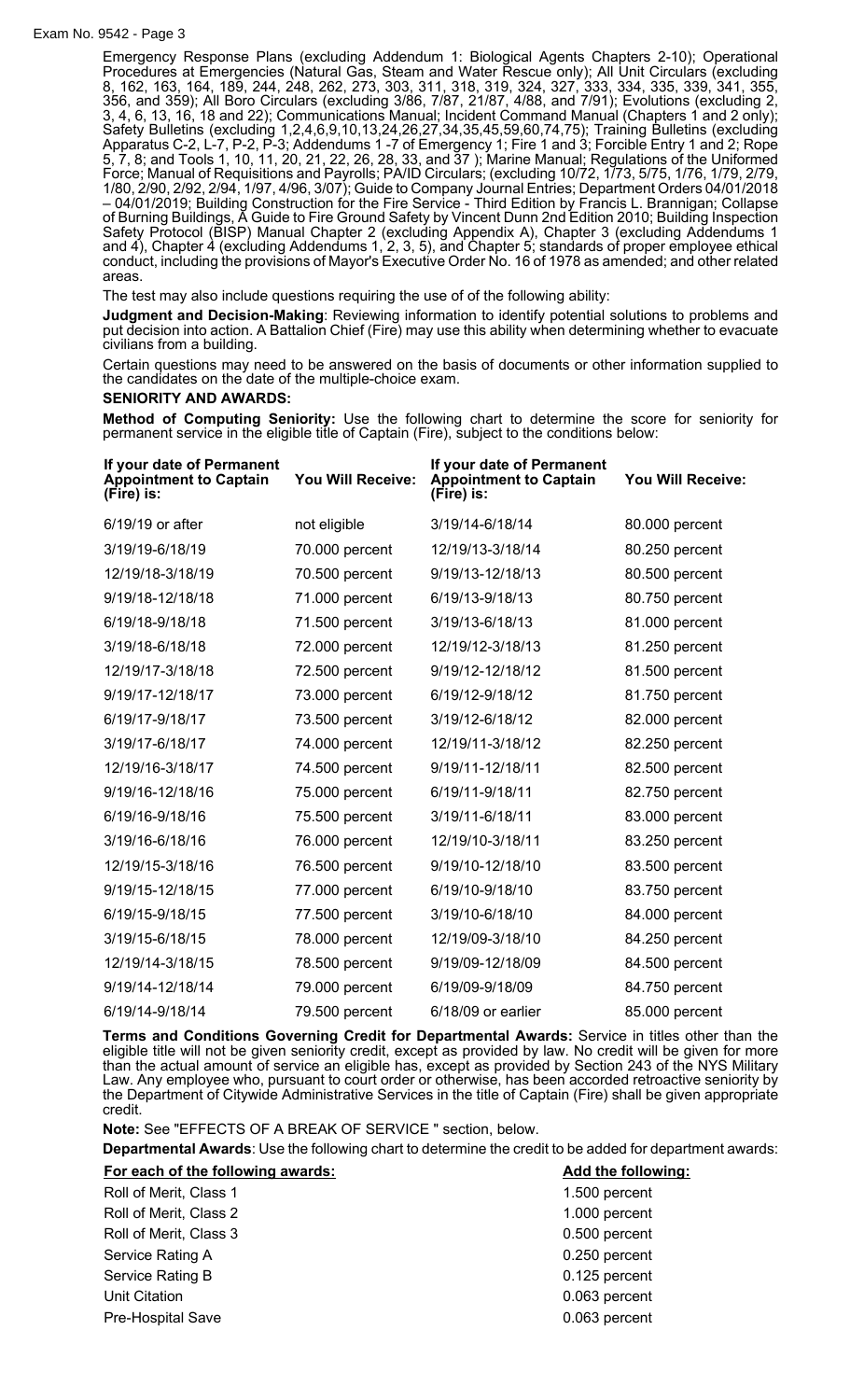# **Terms and Conditions Governing Credit for Departmental Awards:**

a. Credit for awards is granted in one successful examination only, i.e., an examination in which the participating candidate attains a place on the eligible list and from which list he/she is subsequently promoted and passes probation. Credit for an award will not be split between two promotion exams. If a candidate previously reached the maximum on seniority and departmental awards for other promotion exams by using less than the full value of an award, the remainder of the value of the award will not be granted on this examination.

b. Credit for awards must be used by candidates at the earliest opportunity, i.e., in the first successful examination following acquisition and recognition of the award. Credit for awards will be granted in date order, i.e., oldest awards will be credited first.

c. Only departmental awards which have actually been granted on or before the date of the multiple-choice test will be credited. Any additional credit earned for awards beyond the maximum may be granted in a subsequent promotion examination, except for awards given partial credit as indicated in "a" above.

The maximum score attainable for seniority and the above departmental awards is 100 percent.

Seniority and departmental awards, and Veteran's Preference Credit will be awarded only to those candidates who pass the multiple-choice test.

**EFFECTS OF A BREAK IN SERVICE:** The period of a break in service will not be credited toward eligibility to be promoted or in the computation of seniority credits. Additionally, any time served prior to a break in service of more than one year will not be credited for these purposes.

#### **EXAM SITE ADMISSION:**

You will be sent an Admission Notice in the mail 14 days before the date of the multiple-choice test. Your Admission Notice will also be available on your Dashboard in the Online Application System (OASys) account 7 days before the date of the multiple-choice test. If you access the Admission Notice from your Dashboard in OASys, you must print it out and bring it with you to the test site; displaying your Admission Notice using any of the prohibited electronic devices referenced in the "Warning" section below will not be permitted. You can also obtain a duplicate Admission Notice in person Monday through Friday from 9:00 AM to 5:00 PM at 1 Centre Street, 14th Floor, New York, NY 10007. Test site assignments will take your address into consideration, but nearness to your address cannot be guaranteed.

**Warning**: You are not permitted to enter the test site with electronic devices including, but not limited to, cellular phones, smart watches, recording devices, beepers, pagers, cameras, or portable media players. You are not permitted to use any type of headphones or ear buds. Calculators are permitted; however, they must be hand-held, battery or solar powered, and numeric only. Calculators with functions **other than** addition, subtraction, multiplication and division are prohibited. Electronic devices with an alphabetic keyboard or with word processing or data recording capabilities such as planners, organizers, etc. are prohibited. If you use any of these devices anywhere at any test site, whether in the testing area, restroom, hallway, or other location, at any time before, during or after the test or Protest Review Session, your test score will be nullified, you will be disqualified from taking any civil service tests for up to five years, and your application fee will not be refunded.

You may not have any other person, including children, present with you while you are being processed for or taking the test, and no one may wait for you inside of a Computer-based Testing & Applications Center while you are taking the test.

**Required Identification**: **You are required to bring one (1) form of valid (non-expired) signature and photo bearing identification to the test site.** The name that was used to apply for the exam must match the first and last name on the photo ID. A list of acceptable identification documents is provided below. **If you do not have an acceptable ID, you may be denied testing.** Acceptable forms of identification (bring one) are as follows: State issued driver's license, City or State issued identification card, IDNYC, US Government issued Passport, US Government issued Military Identification Card, US Government issued Alien Registration Card, Employer ID with photo, or Student ID with photo.

**Leaving**: You must leave the test site once you finish the test. If you leave the test site after being fingerprinted but before finishing the test, you will not be permitted to re-enter. If you disregard this instruction and re-enter the test site, you may not receive your test results, your test score may be nullified, and your application fee will not be refunded.

## **CHANGE OF MAILING ADDRESS, EMAIL ADDRESS, AND/OR TELEPHONE NUMBER:**

It is critical that you promptly notify DCAS of any change to your mailing address, email address and/or phone number. If we do not have your correct mailing address, email address and/or phone number, you will not receive information about your exam(s), consideration for appointment and/or important information that may require a response by a specified deadline. If you need to update your Mailing Address, Email Address, and/or Telephone Number, read below:

- City Employees update this information in NYCAPS Employee Service (ESS) at *[www.nyc.gov/ess](http://www.nyc.gov/ess)*
- All Others update this information on your Profile page in the Online Application System (OASys) by logging into your OASys account and navigating to your Dashboard, then your Profile tab at *[www.nyc.gov/examsforjobs](http://www.nyc.gov/examsforjobs)*
- Submit a written request in-person or by mail: DCAS, 1 Centre Street, 14th Floor, New York, NY 10007 or brought in person to the same address Monday through Friday from 9AM to 5PM. Your written request must include your full name, social security number, exam title(s), exam number(s), previous mailing and/or email address, and your new mailing and/or email address

# **CHANGE OF NAME AND/OR SOCIAL SECURITY NUMBER:**

Use the Data Correction Form and follow all instructions for changing your name and/or social security number with DCAS. The following link will provide you with the DCAS Data Correction Form: *<https://www1.nyc.gov/assets/dcas/downloads/pdf/employment/dp148a.pdf>.*

## **THE TEST RESULTS:**

If you pass the multiple-choice test and are marked eligible, your name will be placed in final score order on an eligible list and you will be given a list number. You will be notified by mail of your test results. The eligible list determines the order by which candidates will be considered for promotion. If you meet all requirements and conditions, you will be considered for promotion if your name is reached on the eligible list. Once a list has been established, it will typically remain active for four years. To learn more about the civil service system go to: *[http://www.nyc.gov/html/dcas/html/work/civilservice\\_1.shtml](http://www.nyc.gov/html/dcas/html/work/civilservice_1.shtml)*.